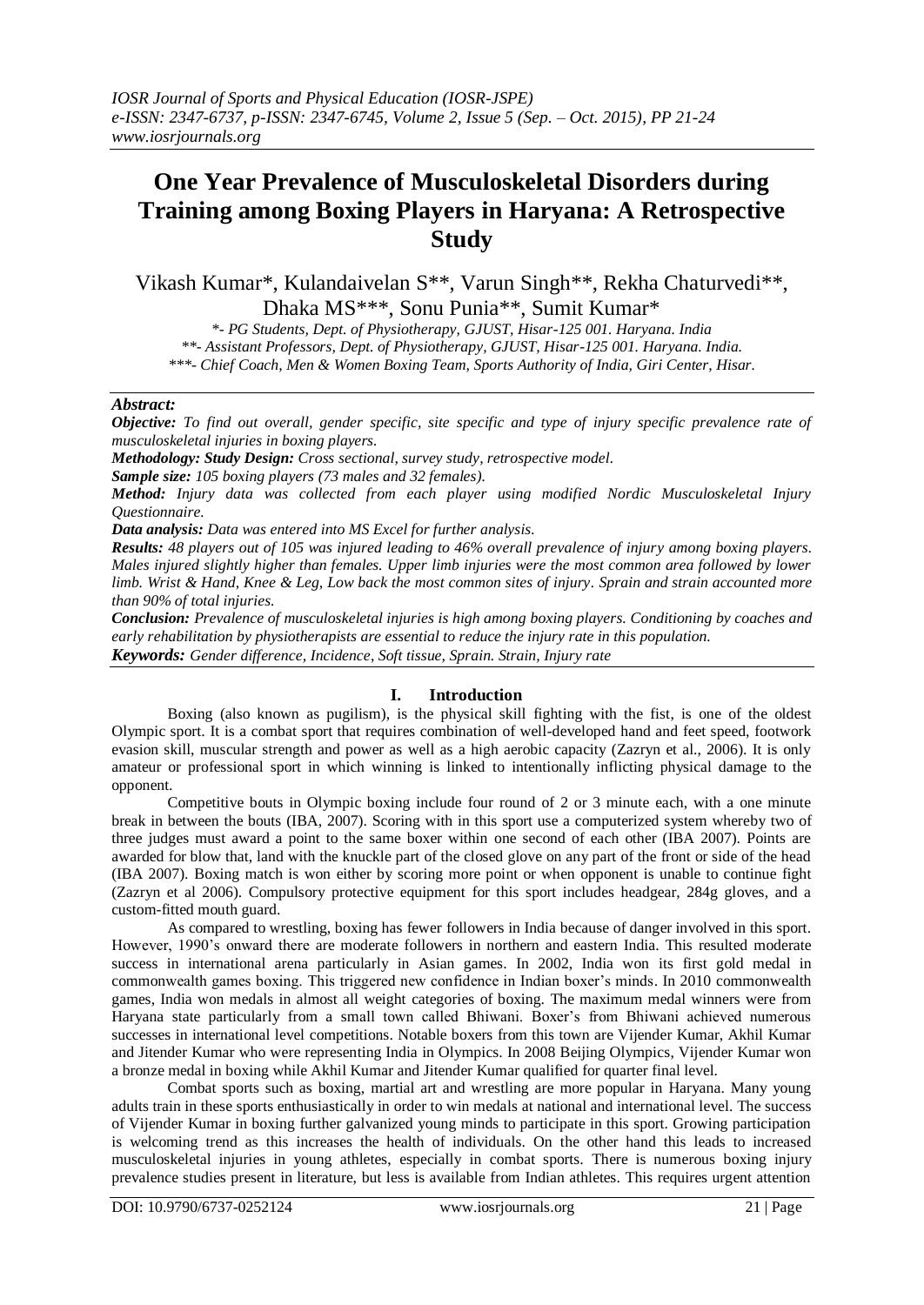from coaches and physiotherapists since prevention is better than cure.

Thus aims and objectives of the present study was to see the overall, site specific and type of injury specific prevalence of musculoskeletal injuries in boxing. To see gender difference in overall, site specific and type of injury specific prevalence of musculoskeletal injuries in boxing.

## **II. Methodology**

The present study was a cross sectional survey study with retrospective model, where athletes were asked to report injuries sustained in last one year. Total of 105 boxing players, 73 males and 32 females, were selected according to convenience of investigator. The data collection sites were from SAI, Giri Center, HAU, Hisar; Rajiv Gandhi Khel Stadium, Umra; Seth. Chhaju Ram Law College Hisar. The data was collected between May and June 2015. Athletes were asked to report injuries sustained from May 2014 to April 2015, One year retrospectively.

Main inclusion criteria were age between 13 to 28 years; both males and females; playing experience was at least one year; have a regular play and played in at least at the district level. Athletes with following characteristics were excluded from the present study: Use of steroids and other performance enhancing drugs; known hypertension, diabetes.

#### *Methods:*

The investigator contacted coaches who gave the permission to take the data from the players about the injury rate. Each player gave verbal consent to participate in the present study. After getting consent, following information were collected: Name, age, sex, height, weight, BMI and other questions related to inclusion and exclusion criteria. Data was collected using Modified Nordic musculoskeletal questionnaire.

## *Questionnaire:*

Modified Nordic musculoskeletal questionnaire contains one full body diagram in order to be understood by illiterate players. Injury information was collected as: Anatomical site of injury (Head, neck, shoulder and arm, elbow and forearm, wrist and hand, back, hip and thigh, knee and leg, ankle and foot) and type of injury (Sprain, strain, fracture, dislocation and other injuries); whether player contacted physician or physiotherapist for treatment.

## *Operational definition:*

Injury was defined as "Any pain that prevents the player to stop playing/practicing, prevent them to practice or play games in subsequent days (at least 3 days); It may also lead the players to contact physician or physiotherapists for getting treatment for that pain".

#### *Statistical Analysis:*

All results were analyzed manually using MS Office 2011 (Microsoft excel) and were expressed as prevalence rate of injury, type of injury and role of players.

## **III. Results**

This is retrospective type of survey in which total boxing players were 105 (males are 73, females are 32) participated. The sample anthropometric measurements are given in table 1.

| Table 1. Alltill opoliteti it characteristic of field hockey and cricket players. |                      |                          |                         |                    |  |  |  |  |
|-----------------------------------------------------------------------------------|----------------------|--------------------------|-------------------------|--------------------|--|--|--|--|
| <b>Sports</b>                                                                     | Gender               | Anthropometric character | Range (minimum-maximum) | Mean $\pm$ SD      |  |  |  |  |
|                                                                                   |                      | Age (in years)           | 13.0 to 31.0            | $16.26 \pm 3.13$   |  |  |  |  |
| Boxing<br>$(n = 105)$                                                             | Male<br>$(n=73)$     | Height (in cm)           | 140.0 to 184.0          | $164.58 \pm 11.90$ |  |  |  |  |
|                                                                                   |                      | Weight $(in Kg)$         | 38.0 to 89.5            | $56.05 \pm 9.93$   |  |  |  |  |
|                                                                                   |                      | BMI                      | 16.61 to 27.02          | $20.65 \pm 2.46$   |  |  |  |  |
|                                                                                   | Female<br>$(n = 32)$ | Age (in years)           | 13.0 to 31.0            | $18.38 \pm 4.69$   |  |  |  |  |
|                                                                                   |                      | Height (in cm)           | 152.0 to 176.0          | $159.81 \pm 7.24$  |  |  |  |  |
|                                                                                   |                      | Weight $(in Kg)$         | $45.0 \text{ to } 82.0$ | $56.91 \pm 9.40$   |  |  |  |  |
|                                                                                   |                      | BMI                      | 16.79 to 34.15          | $22.47 \pm 4.62$   |  |  |  |  |

**Table 1: Anthropometric characteristic of field hockey and cricket players.**

Out of 105 players, 48 players sustained at least one musculoskeletal injury in the past one year leading to one year prevalence rate of 46% in boxing players.

Table 2 shows injury prevalence rate according to the modified nordic musculoskeletal questionnaire in which shows the 12 months of site specific prevalence of injury; their consultation by physiotherapist or physician.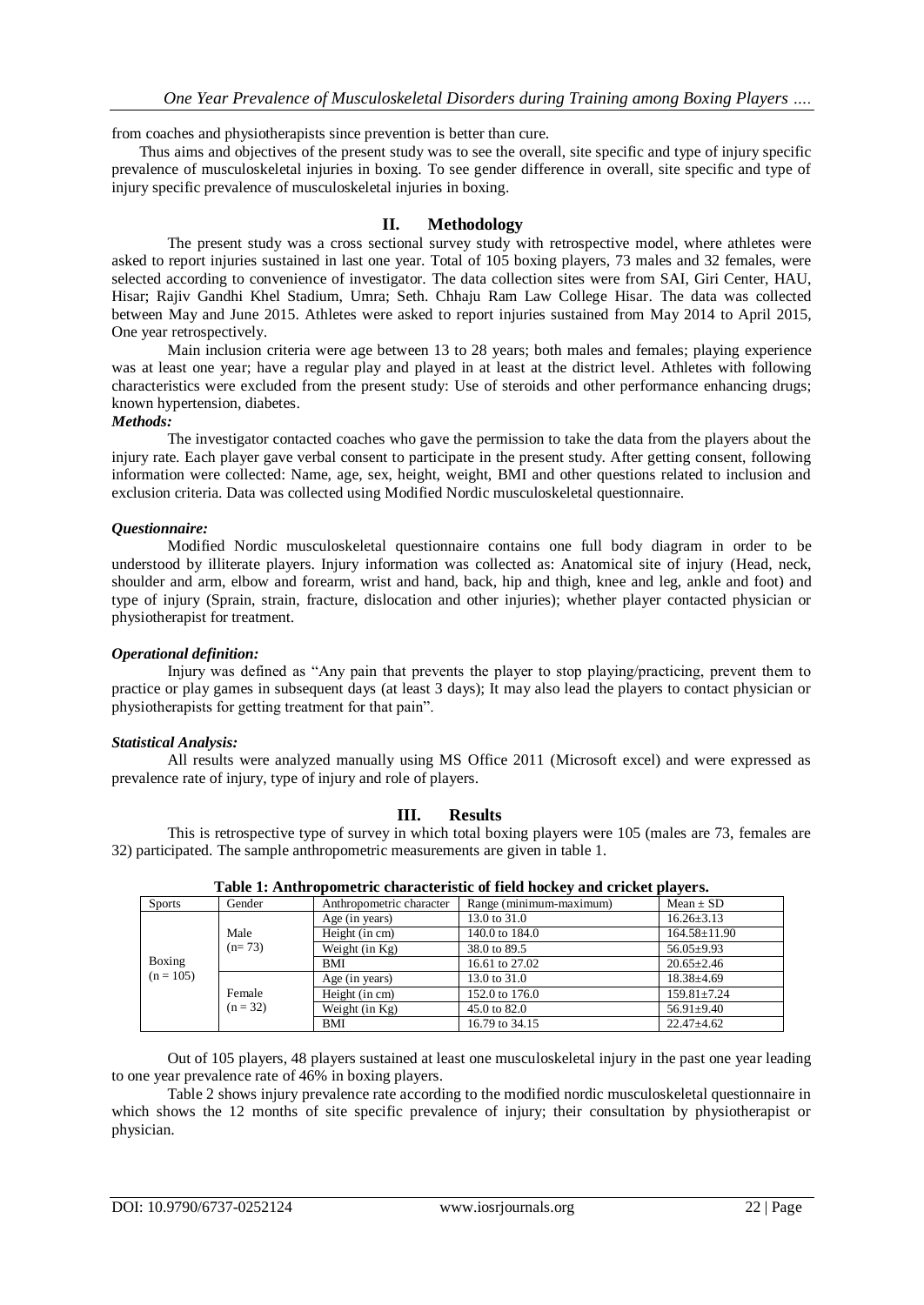| Joints            | Prevalence of 12 month | Consultation    | by        |
|-------------------|------------------------|-----------------|-----------|
|                   | injury                 | physiotherapist | <b>or</b> |
|                   |                        | physician *     |           |
| Head              | 2(4.16%)               | $2(100\%)$      |           |
| Neck              | $0(0\%)$               | $0(0\%)$        |           |
| Shoulder          | 3(6.25%)               | $3(100\%)$      |           |
| <b>Upper Back</b> | $0(0\%)$               | $(0\%)$         |           |
| Elbow             | 3(6.25%)               | 1(33%)          |           |
| Wrist / Hand      | 18 (37.5%)             | $10(55\%)$      |           |
| Lower Back        | 6(12.5%)               | $6(100\%)$      |           |
| Hips/Thigh        | 2(4.16%)               | $1(50\%)$       |           |
| Knee/Leg          | $8(16.66\%)$           | $4(50\%)$       |           |
| Ankle / Feet      | 6(12.5%)               | 5(83%)          |           |

|  |  | Table 2: Site specific one year prevalence rate of injuries in field boxing (n=48) |  |  |  |
|--|--|------------------------------------------------------------------------------------|--|--|--|
|  |  |                                                                                    |  |  |  |

\* % is from site specific total injuries with consultation

In boxing, the upper limb injuries are most common (49%), followed by lower limb (34%) and trunk injuries (13%). Wrist  $\&$  hand is most common (37%) site of injury followed by knee  $\&$  Leg (17%) and lower back injuries (13%) (Table 2).

|  |  |  | Table 3: Prevalence of type of injury among boxing players (n=48) |
|--|--|--|-------------------------------------------------------------------|
|  |  |  |                                                                   |

|                        | <br>-<br>. .     |
|------------------------|------------------|
| Type of injury         | Number of player |
| Sprain                 | $19(40\%)$       |
| Strain                 | 25(52%)          |
| Fracture / Dislocation | 2(4%             |
| Other Injuries         | 2(4%             |
|                        |                  |

Among different type of injury, strain is the most common (52%), followed by sprain (40%) as shown in table 3.

Table 4 shows gender specific injury prevalence along with site specific injury prevalence rate. Males injured slightly higher than that of females. Lower limb injuries are more common in males and upper limb injuries are more common in females. Wrist and shoulder injuries are more common in females. Back, ankle and knee injuries are more common in males.

| Joints   | $\sim$<br>Male (73) | $\tilde{}$<br>Female (32) |
|----------|---------------------|---------------------------|
| Overall  | 34 (46.57%)         | 14 (43.75%)               |
| Head     | $2(5.88\%)$         |                           |
| Neck     | $0(0\%)$            |                           |
| Shoulder | $1(2.94\%)$         | 2(14.28%)                 |
| Elbow    | $2(5.88\%)$         | $1(7.14\%)$               |
| Wrist    | $10(29.41\%)$       | $8(57.14\%)$              |
| Back     | $5(14.70\%)$        | $1(7.14\%)$               |
| Hip      | 2(5.88%)            |                           |
| Knee     | 6(19.35%)           | 2(14.28%)                 |
| Ankle    | 6(19.35%)           | 0                         |

**Table 4: Gender specific, gender on site specific prevalence of injuries in boxing**

|  | Table 5: Gender difference in type of injury among boxing players |  |  |  |
|--|-------------------------------------------------------------------|--|--|--|
|  |                                                                   |  |  |  |

| Type of Injury         | Male $(34)$ | Female (14)  |
|------------------------|-------------|--------------|
| Sprain                 | 13(38.23%)  | 6(42.85%)    |
| Strain                 | 17(50%)     | $8(57.14\%)$ |
| Fracture / dislocation | $2(5.88\%)$ |              |
| Others                 | $2(5.88\%)$ |              |

Table 5 shows gender difference in type of injury in boxing players. Sprain & strain is more common in females. Fracture and dislocation were not reported in female boxers; whereas, 2 male players reported them.

## **IV. Discussion**

The primary objective of the present study was to see the overall, site specific and type of injury specific prevalence of musculoskeletal injuries during training in boxing players. The results showed overall prevalence is 46%. Wrist and hand is most common site (37.5%), followed by knee and leg (16.7%), ankle and foot (12.5%) in boxing training. Strain accounted for more than 50% of total injuries, followed by sprain (40%).

Secondary objective of the present study was to see gender difference in overall, site specific, type of injury specific prevalence of musculoskeletal injuries in boxing. In boxing, prevalence of injuries in males is marginally higher than females (46.6% vs 43.8% for males and females respectively) with back (14.7 vs 7.1%) and ankle (19.4% vs 0.0%) injuries are more common in males whereas wrist (29.4% vs 57.1%) and shoulder